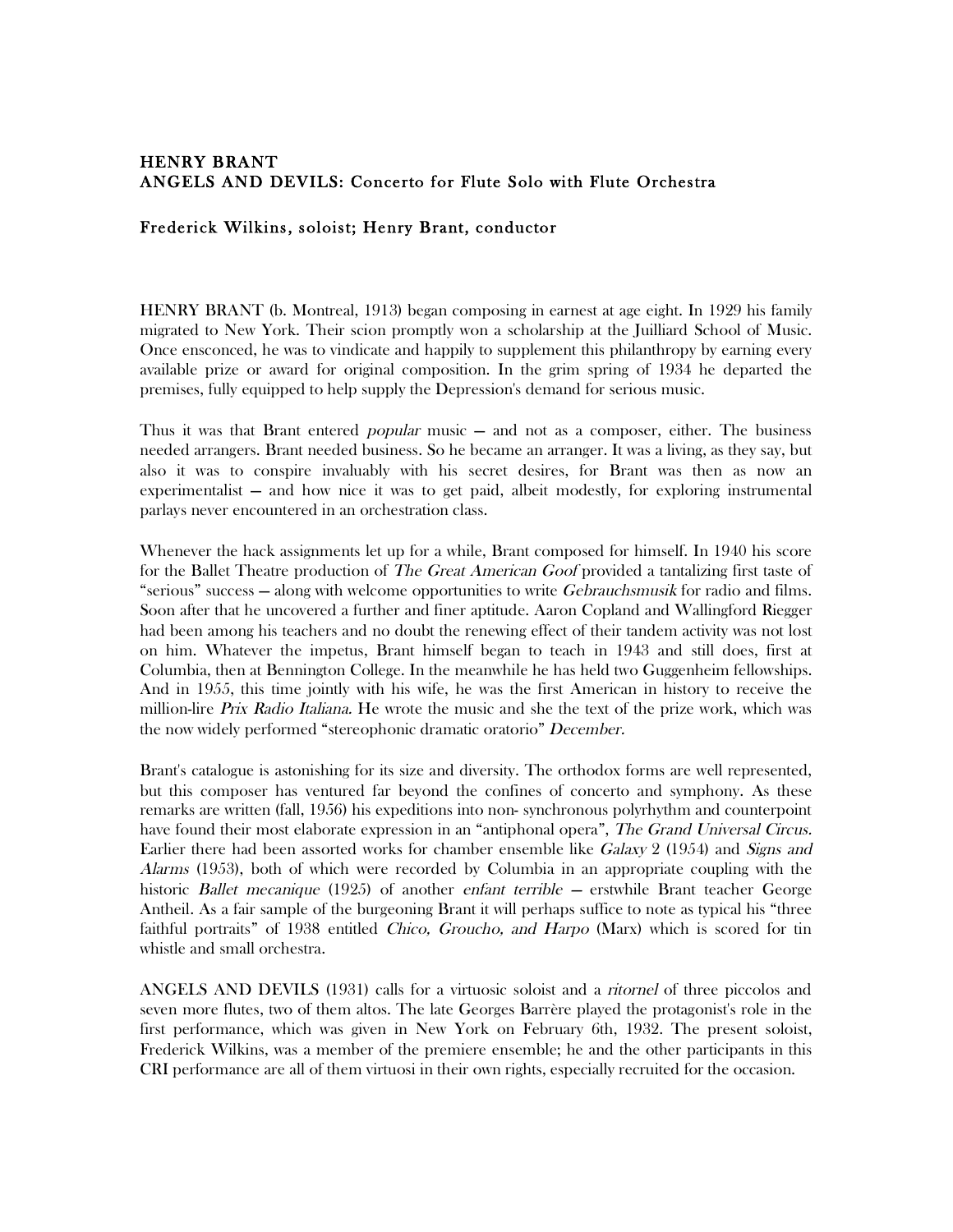Like his fellow composer and Columbia University colleague Otto Luening, Brant is himself an expert flutist. His interest in the instrument is uniquely manifest in a remarkable collection that he has been building since childhood — flutes, fifes, flageolets, whistles, ocarinas, recorders, and pipes of every vintage from every corner of the world, and he can play all of them.

The composer has volunteered the following précis of the "elements ... incorporated into the musical vocabulary of *Angels and Devils:* 1. Harmony. Chords up to eleven notes, including polychords and tone-clusters as well as the normal harmonic vocabulary. 2. Counterpoint. Up to ten independent voices. A double fugue forms the development section of the sonata- structured first movement. The second movement has several sections in eight-part counterpoint climaxed with a dissonant fugato shortly before the end. 3. Style. While predominantly serious, the music has many jazz, circus, and bird-vocabulary aspects, especially in the second and third movements. 4. Sonorities. The specialties of the flute — double-tonguing, triple-tonguing, flutter-tonguing, rhythmed vibrato, multiple trills and runs, and various composites of these elements — are found in a variety of registers. Simple unisons of alto flutes, of low C flutes and of piccolos also are used."

## IRVING FINE Excerpts from MUSIC FOR PIANO Irving Fine, piano MUTABILITY: A Cycle of Six Songs for Contralto and Piano on Poems by Irene Orgel Eunice Alberts, contralto; Irving Fine, piano

Heavy with history though it is, Harvard University has shaped several of our most progressive pedagogue-composers. One thinks immediately of Archibald Davison. Edward Burlingame Hill, and notably Walter Piston among those distinguished figures whose careers were built on the banks of the Charles. Properly, any such list should include the name of IRVING FINE (b. Boston, 1914, d. Waltham, 1962), who became a full professor at Brandeis University. Fine earned his degrees at Harvard and served on its music faculty for a dozen years.

His subsequent affiliation with forward-looking Brandeis may be taken as proof of his allegiance to the future. The practicality of his scholarship may be inferred in the project that he proposed and fulfilled under a Fulbright grant — an extensive survey of contemporary trends in French music. Over the years he has been variously a Guggenheim fellow, co-director of the Salzburg Seminar for American Studies, and a faculty member of the Berkshire Music Center at Tanglewood. Also, he has made numerous appearances on the concert stage, including solo engagements with the Boston Symphony and other orchestras.

As composer, Fine has won favor with public and professionals alike for his craftsmanlike, nononsense approach to musical problems. He does not eschew the most advanced styles, but always to expressive purpose, epater le bourgeois being alien to his way. At one time or another he has addressed himself to virtually all forms, much of his catalogue having grown out of commissions from The Koussevitzky Foundation, The Louisville Orchestra, and such. This recording offers two examples of his intimate writing.